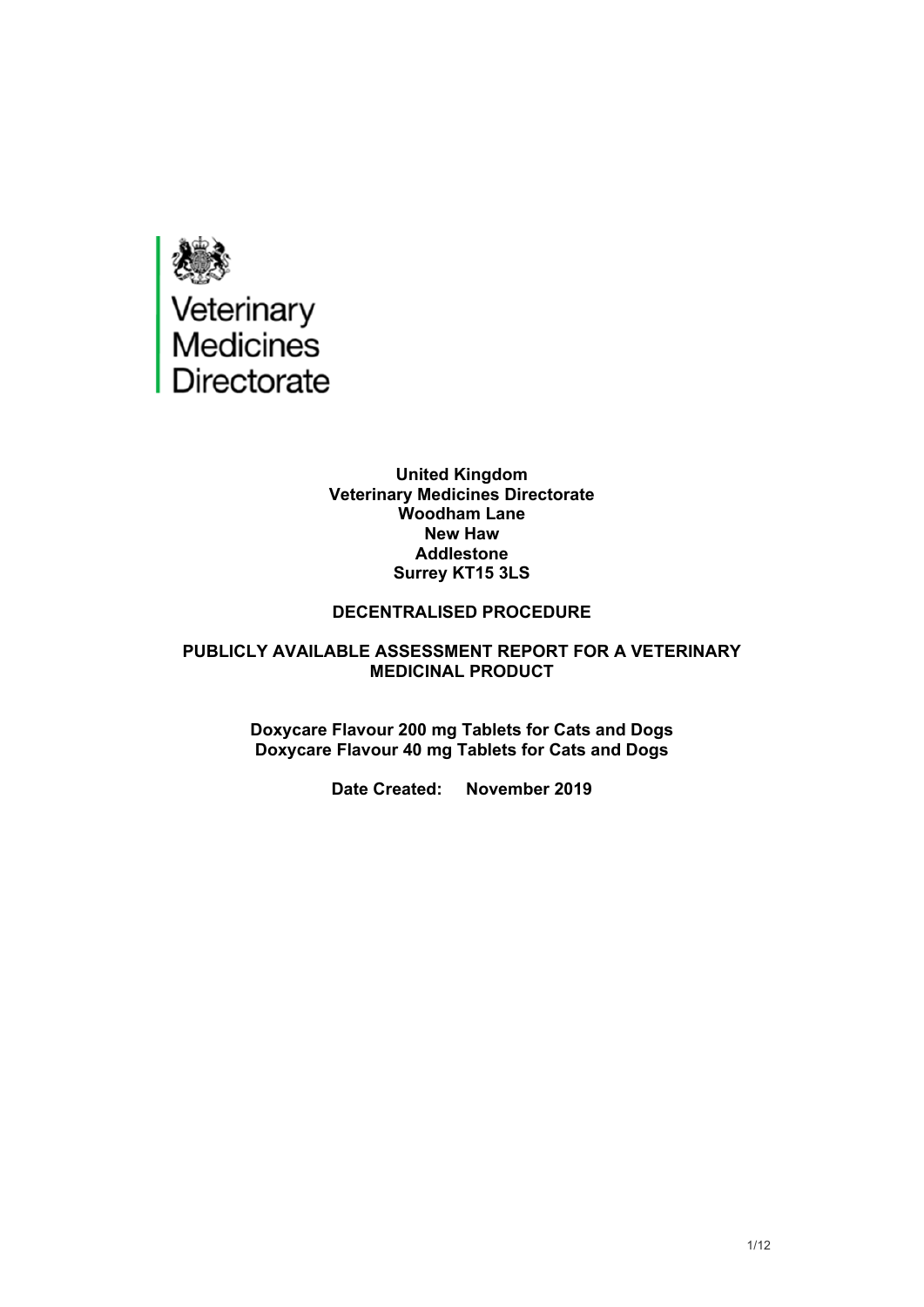## **PRODUCT SUMMARY**

| <b>EU Procedure numbers</b>               | UK/V/0686/001-2/DC                                                                                                                                                                                              |
|-------------------------------------------|-----------------------------------------------------------------------------------------------------------------------------------------------------------------------------------------------------------------|
| Name, strength and<br>pharmaceutical form | Doxycare Flavour 200 mg Tablets for Cats and<br>Dogs<br>Doxycare Flavour 40 mg Tablets for Cats and<br>Dogs<br><b>Tablet</b>                                                                                    |
| Applicant                                 | Ecuphar NV                                                                                                                                                                                                      |
|                                           | Legeweg 157-i                                                                                                                                                                                                   |
|                                           | B-8020                                                                                                                                                                                                          |
|                                           | Oostkamp                                                                                                                                                                                                        |
|                                           | Belgium                                                                                                                                                                                                         |
| Active substance(s)                       | Doxycycline Hyclate                                                                                                                                                                                             |
| <b>ATC Vetcode</b>                        | QJ01AA02                                                                                                                                                                                                        |
| <b>Target species</b>                     | Cats and Dogs                                                                                                                                                                                                   |
| Indication for use                        | Dogs<br>For the treatment of respiratory tract infections<br>including rhinitis, tonsillitis and<br>bronchopneumonia caused by Bordetella<br>bronchiseptica and Pasteurella spp. susceptible<br>to doxycycline. |
|                                           | For the treatment of canine ehrlichiosis (a<br>disease transmitted by ticks) caused by<br>Ehrlichia canis.                                                                                                      |
|                                           | Cats<br>For the treatment of respiratory tract infections<br>including rhinitis, tonsillitis and<br>bronchopneumonia caused by Bordetella<br>bronchiseptica and Pasteurella spp. susceptible<br>to doxycycline. |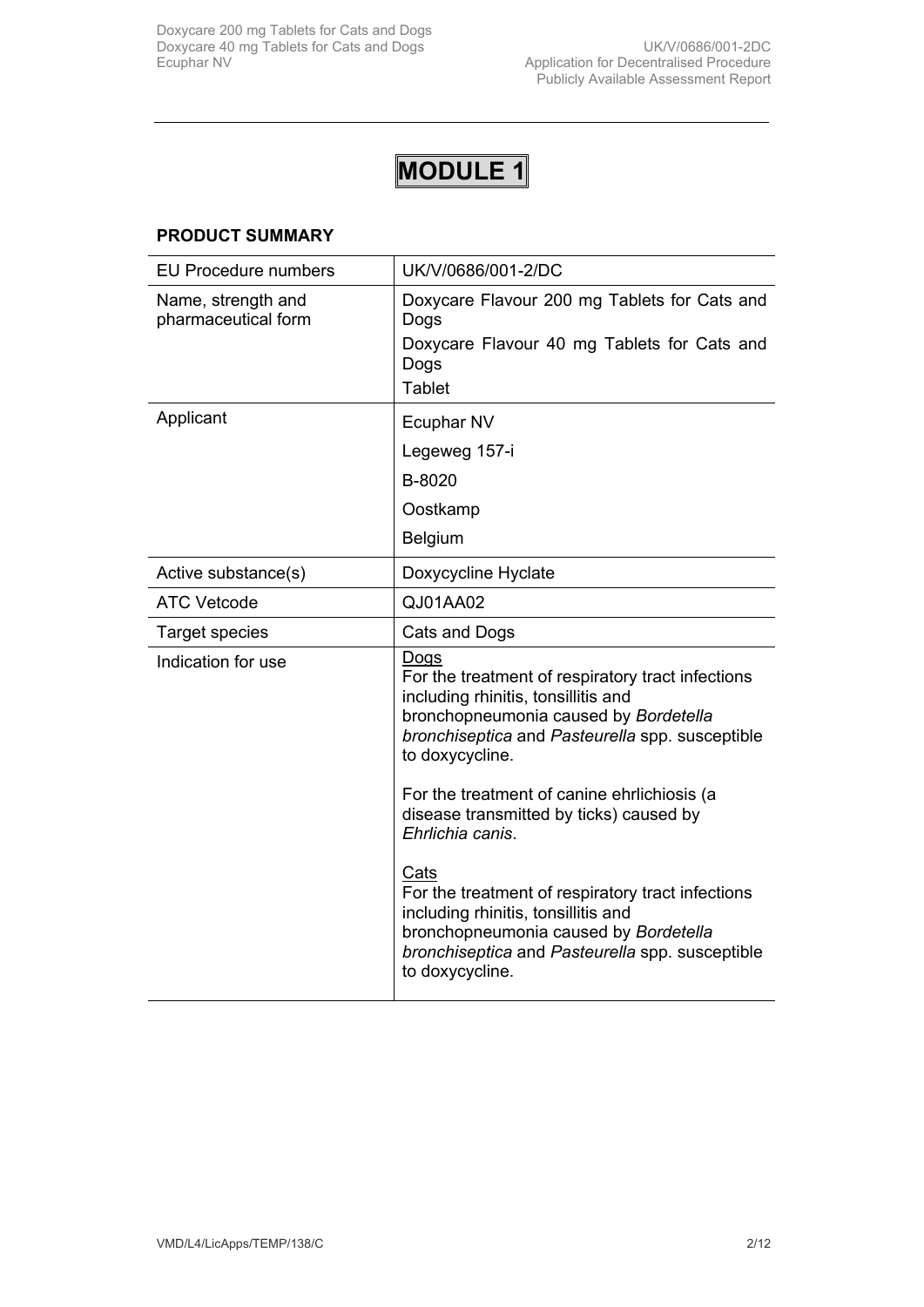The Summary of Product Characteristics (SPC) for this product is available on the Product Information Database of the Veterinary Medicines Directorate.

[\(www.gov.uk/check-animal-medicine-licensed\)](https://www.gov.uk/check-animal-medicine-licensed)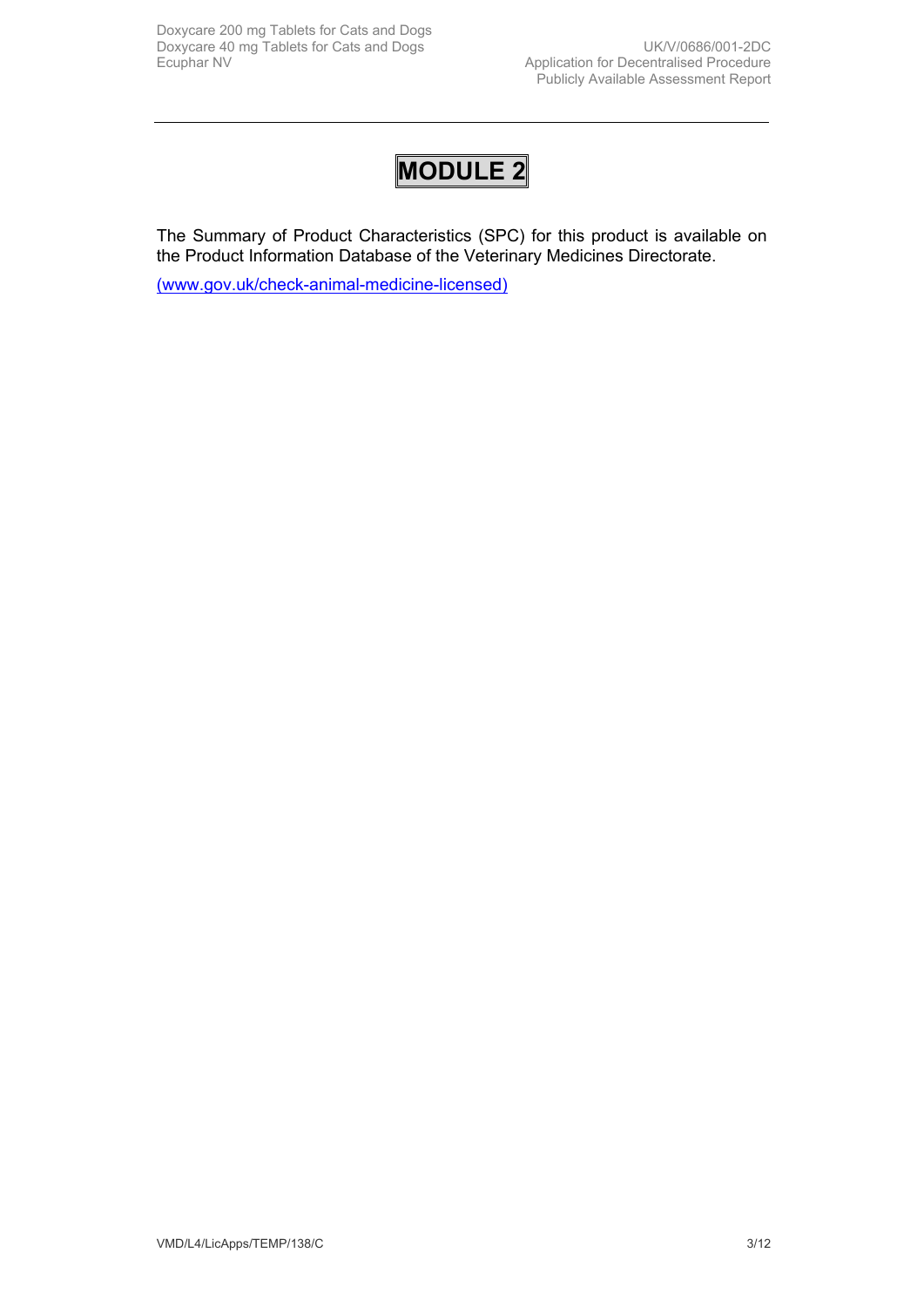## **PUBLIC ASSESSMENT REPORT**

| Legal basis of original<br>application               | Generic-Hybrid applications in accordance with<br>Article 13(3) of Directive 2001/82/EC as<br>amended.                                                                                                                   |
|------------------------------------------------------|--------------------------------------------------------------------------------------------------------------------------------------------------------------------------------------------------------------------------|
| Date of conclusion of the<br>decentralised procedure | 29th October 2019                                                                                                                                                                                                        |
| Concerned Member States for<br>original procedure    | Austria, Belgium, Cyprus, Czech Republic,<br>Denmark, Estonia, Finland, France, Germany,<br>Greece, Hungary, Ireland, Latvia, Lithuania,<br>Luxembourg, Norway, Poland, Portugal,<br>Romania, Slovakia, Spain and Sweden |

## **I. SCIENTIFIC OVERVIEW**

Doxycare Flavour 40 mg Tablets for Cats and Dogs and Doxycare Flavour 200 mg Tablets for Cats and Dogs contain 40 mg or 200 mg doxycycline (as doxycycline hyclate) per tablet.

The proposed indications are:

Dogs

For the treatment of respiratory tract infections including rhinitis, tonsillitis and bronchopneumonia caused by *Bordetella bronchiseptica*, and *Pasteurella* spp. susceptible to doxycycline.

For the treatment of canine ehrlichiosis caused by *Ehrlichia canis*.

#### **Cats**

For the treatment of respiratory tract infections including rhinitis, tonsillitis and bronchopneumonia caused by *Bordetella bronchiseptica*, and *Pasteurella* spp susceptible to doxycycline.

The proposed dosing regimen for respiratory tract infections is 10 mg doxycycline per kilogram of bodyweight (1 tablet per 4 kg bodyweight for Doxycare 40 mg Tablets and 1 tablet per 20 kg bodyweight for Doxycare 200 mg Tablets), administered daily for up to five days. For treatments of infections caused by *Ehrlichia canis,* the proposed dosing regimen is 10 mg doxycycline per kilogram of bodyweight per day for 28 days.

These were Generic-Hybrid applications, submitted in accordance with Article 13 (3) of Directive 2001/82/EC as amended, due to the quantitative changes to the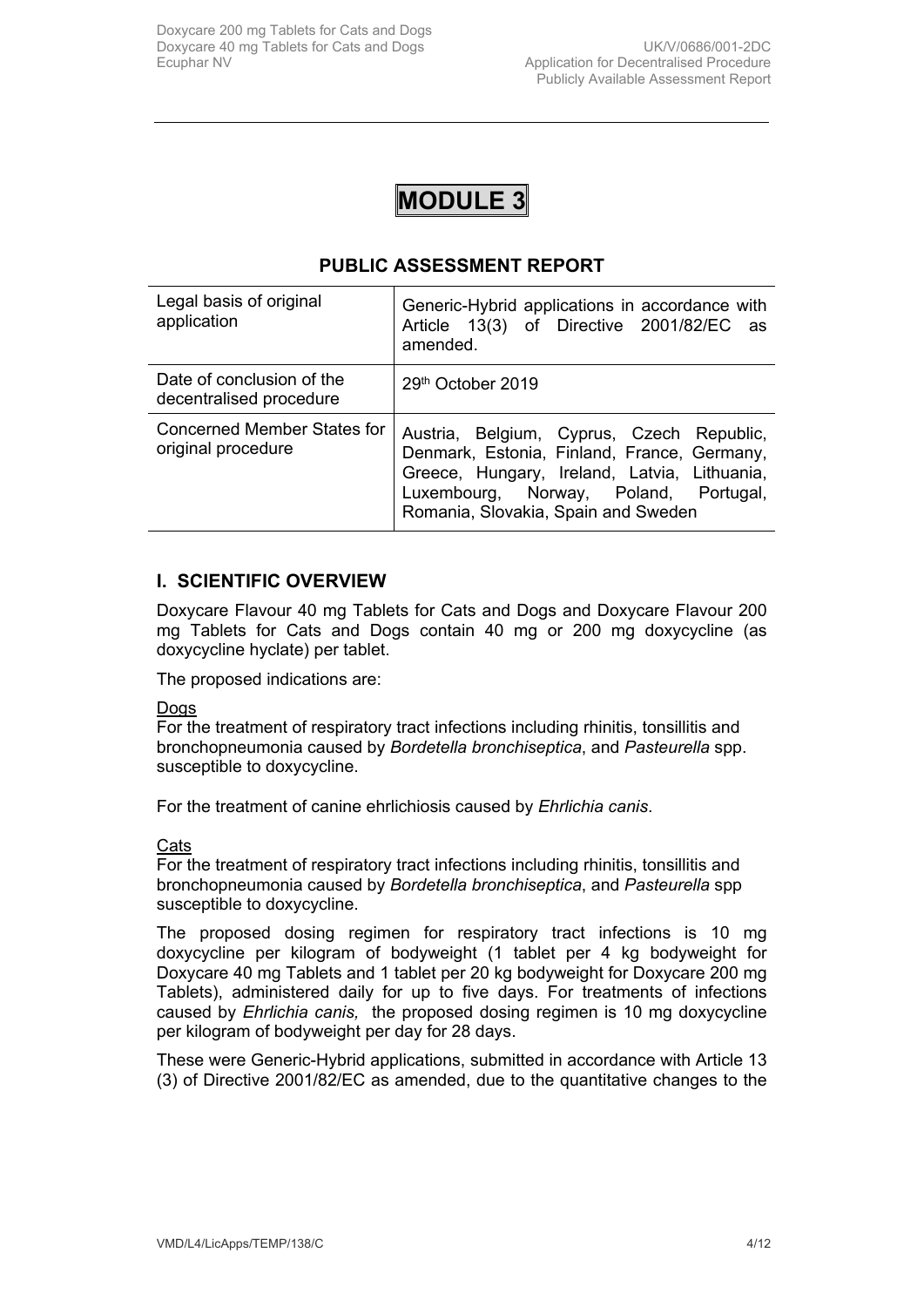active substance, the addition of cats as a target species and a change in therapeutic indications as compared to the reference product.

The reference products are Ronaxan 20 mg Tablets (for the 40 mg product), and Ronaxan 100 mg Tablets (for the 200 mg product), which have been authorised in the UK since June 1991. Additional data justified efficacy, in the form of extrapolated dissolution studies, performed in order to link the full range of reference and proposed products. Bioequivalence studies were additionally provided, along with bibliographical data. Bibliographical data was submitted to support the claim for the treatment of respiratory disease in cats. Bioequivalence, and thus efficacy as described in the Summary of Product Characteristics (SPC), was accepted on the basis of all the composite data.

The product is produced and controlled using validated methods and tests which ensure the consistency of the product released onto the market. It has been shown that the product can be safely used in the target species, any reactions observed are indicated in the SPC. The product is safe for the user and for the environment, when used as recommended. Suitable warnings and precautions are indicated in the SPC. The efficacy  $1$  of the product was demonstrated according to the claims made in the SPC. The overall benefit/risk analysis is in favour of granting a marketing authorisation.

## **II. QUALITATIVE AND QUANTITATIVE PARTICULARS OF THE CONSTITUENTS**

## *II.A. Composition*

The product contains doxycycline hyclate (as doxycycline) and the excipients cellulose microcrystalline, sodium starch glycolate (type A), yeast extract and magnesium stearate.

The container/closure system consists of formed aluminium blister packs, each blister strip contains 10 tablets. The blister strips are presented in cartons of 1 ,2, 3, 4, 5, 6 ,7 ,8 ,9, 10, 25 or 50 blisters. The particulars of the containers and controls performed are provided and conform to the regulation.

The choice of the formulation and the absence of preservative are justified.

The product is an established pharmaceutical form and its development is adequately described in accordance with the relevant European guidelines.

## *II.B. Description of the Manufacturing Method*

The product is manufactured fully in accordance with the principles of good manufacturing practice from a licensed manufacturing site*.* The manufacturing method consists of mixing, blending and compressing into tablet form. The tablets are then packed into blister strips and blister packs are secondary packed into cardboard boxes.

<sup>&</sup>lt;sup>1</sup> Efficacy – The production of a desired or intended result.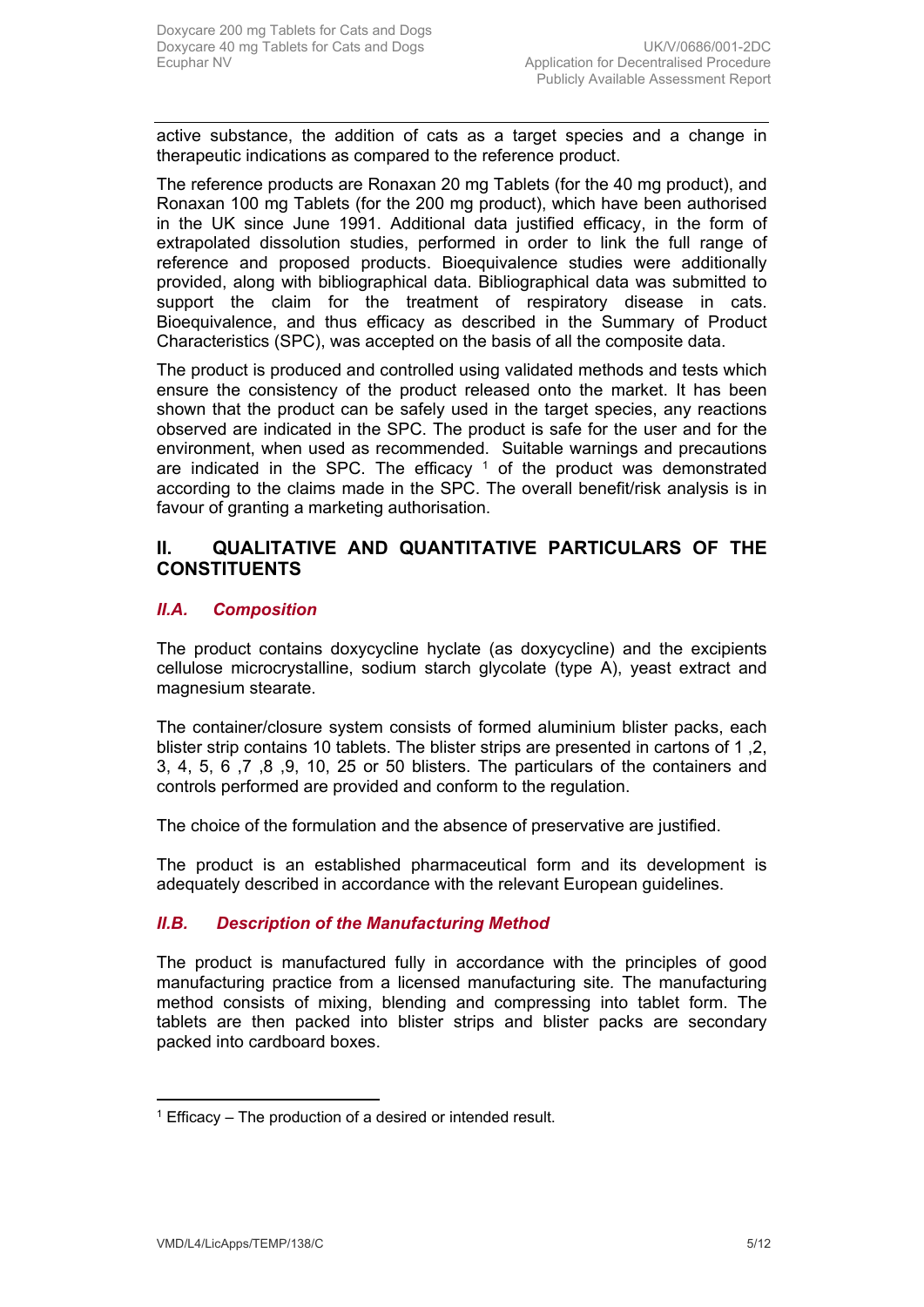Process validation data on the product have been presented in accordance with the relevant European guidelines*.* 

## *II.C. Control of Starting Materials*

The active substance is doxycycline hyclate, an established active substance described in the European Pharmacopoeia. The active substance is manufactured in accordance with the principles of good manufacturing practice.

The active substance specification is considered adequate to control the quality of the material. Batch analytical data demonstrating compliance with this specification have been provided.

Current versions of the relevant EDQM certificates of suitability were provided for the manufacturers and suppliers of doxycycline hyclate.

The excipients are sodium starch glycolate type A, cellulose microcrystalline, magnesium stearate and meat flavour (yeast extract). The excipients are compliant with the European pharmacopeia and a declaration of compliance with EU flavouring regulation 1334/2008 was supplied for the meat flavour.

The container/closures for the active substance are described in the certificates of suitability as double polyethylene bags placed in a fibre drum.

The finished product is packed in formed and sealed Alu/Alu blisters made of oriented polyamide (25 µm)/Aluminium (45 µm)/PVC (60 µm) and aluminium (20 µm) with heat seal lacquer.

#### *II.C.4. Substances of Biological Origin*

There are no substances within the scope of the TSE Guideline present or used in the manufacture of this product*.*

#### *II.D. Control Tests Carried Out at Intermediate Stages of the Manufacturing Process*

Not applicable.

#### *II.E. Control Tests on the Finished Product*

The finished product specification controls the relevant parameters for the pharmaceutical form. The tests in the specification, and their limits, have been justified and are considered appropriate to adequately control the quality of the product. Satisfactory validation data for the analytical methods have been provided. Batch analytical data from the proposed production site have been provided demonstrating compliance with the specification. Control tests on the finished product include those for: appearance, identification (doxycycline base), impurities, average tablet weight, uniformity of mass, subdivision of tablets (1/4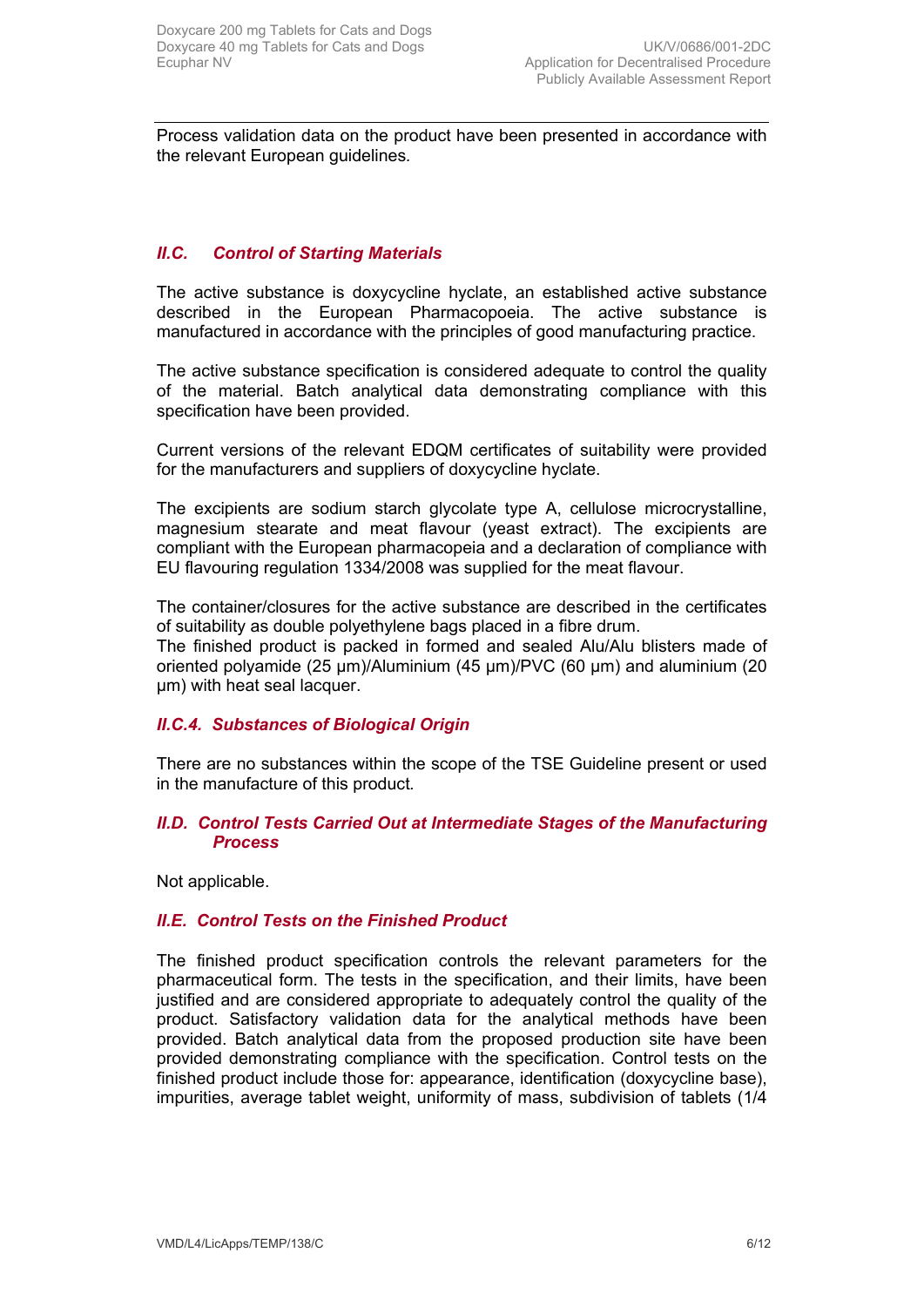tablets), uniformity of dosage units, disintegration time, friability, resistance to crushing, dissolution rate and microbiological purity. Additional dissolution studies were performed to support the efficacy of the products.

## *II.F. Stability*

The retest periods for the active substance are stated on the European certificates of suitability and in both cases are 4 years when stored under the approved conditions.

Stability data on the finished product have been provided in accordance with applicable European guidelines, demonstrating the stability of the product throughout its shelf life when stored under the approved conditions.

#### *G. Other Information*

A declaration of compliance of the finished product with VICH GL18(R) was provided.

Shelf-life as packaged for sale: 30 months.

Shelf-life of tablet portions: 72 hours.

The tablets do not require any special storage conditions.

## **III. SAFETY AND RESIDUES DOCUMENTATION (PHARMACO-TOXICOLOGICAL)**

**For generics, insert in the relevant sections as appropriate:**

#### *III.A Safety Documentation*

#### *Pharmacological & Toxicological Studies*

The applications were submitted in accordance with Article 13(3) of Directive 2001/82/EC, as amended, due to the products containing a greater amount of active substance than the reference product. The omission of pharmacological and toxicological data was justified as the applicant claimed bioequivalence.

#### *User Safety*

A user risk assessment was provided in compliance with the relevant guideline which shows that highlighted the risk of hypersensitivity reactions from tetracyclines. A literature review of overdose symptoms of doxycycline in humans suggests there are no specific adverse effects to be expected over and above the typical adverse effects seen at the standard dose.

Warnings and precautions as listed on the product literature are adequate to ensure safety to users of the product. Therefore the following applicant's user recommendations are appropriate: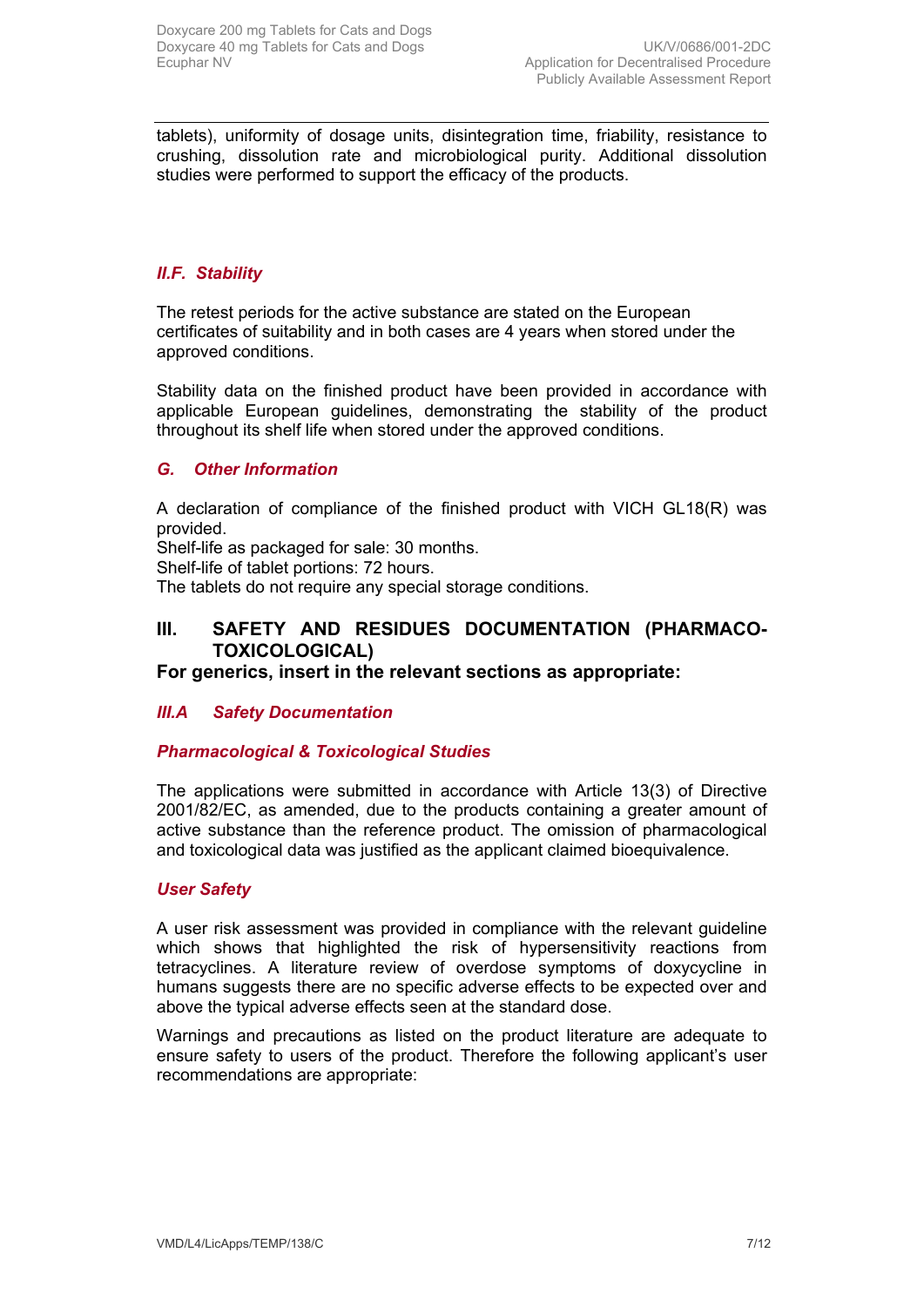- People with known hypersensitivity to tetracyclines should avoid contact with the veterinary medicinal product and personal protective equipment consisting of gloves should be worn when handling the veterinary medicinal product.
- In case of skin irritation, seek medical advice immediately and show the package leaflet or the label to the physician.
- Accidental ingestion, especially by children, may cause adverse reactions such as emesis.
- To avoid accidental ingestion, blisters should be inserted back into the outer packaging and kept in a safe place. In case of accidental ingestion, seek medical advice immediately and show the package leaflet or the label to the physician.

## *Environmental Safety*

The Environmental Risk Assessment (ERA) was carried out in accordance with VICH and CVMP guidelines.

#### **Phase I:**

The applicant performed and submitted a Phase I ERA, the disposal advice on the SPC and product literature was acceptable and therefore the products are not expected to pose a risk to the environment when used as recommended.

The product will only be used in non-food animals and as a result environmental exposure will be low. A Phase II ERA was not required.

## **IV CLINICAL DOCUMENTATION**

#### *IV.I. Pre-Clinical Studies*

#### *Pharmacology*

#### **Pharmacodynamics**

Doxycycline is a broad-spectrum tetracycline-class antibiotic active against a large number of gram positive and gram-negative bacteria including both aerobic and anaerobic species.

Doxycycline inhibits bacterial protein synthesis and has a predominantly bacteriostatic activity.

The penetration of doxycycline into the bacterial cell takes place by both active transport and passive diffusion.

The main mechanisms of acquired resistance to tetracycline class antibiotics include active efflux and ribosomal protection. A third mechanism is enzymatic degradation.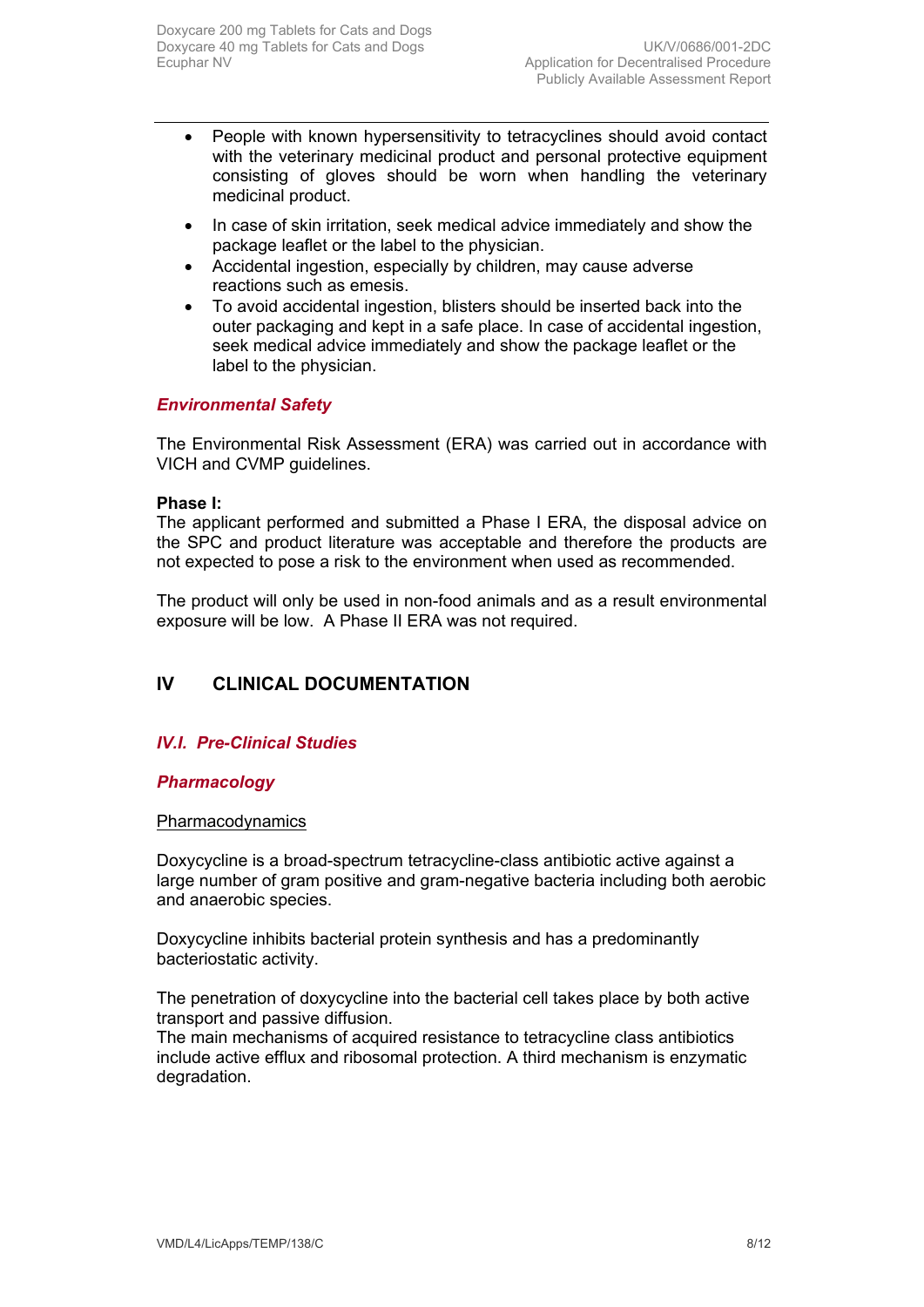Cross-resistance to other tetracyclines is common but depends on the mechanism conferring resistance. Due to the greater liposolubility and greater ability to pass through cell membranes (in comparison to tetracycline), doxycycline retains a certain degree of efficacy against microorganisms with acquired resistance to tetracyclines via efflux pumps. However, resistance mediated by ribosomal protection proteins confer cross-resistance to doxycycline.

(See also 'Resistance' below).

#### **Pharmacokinetics**

#### **Absorption**

After oral administration, the bioavailability of doxycycline is approximately 45% in dogs and cats. Peak concentrations of 1.4 μg/ml (dogs) and 4.3 μg/ml (cats) are reached within 3 hours after oral administration, supporting that doxycycline is rapidly absorbed from the gastro-intestinal tract.

#### **Distribution**

Doxycycline is broadly distributed throughout the organism due to its physicochemical characteristics, as it is highly liposoluble. Protein binding in dogs is reported as  $91.75\% \pm 0.63$  and  $91.4\%$  in the literature. In cats a publication reports a protein binding of 98.35% (+/-0.24).

The tissue concentrations, with the exception of the skin, are generally higher than the plasma levels, including the excretion organs (liver, kidney and intestines) and for the lungs.

#### Elimination

After a single administration, the half-life elimination (T1/2) is 8.37 hours in cats. Excretion occurs in an unchanged active form (90%) via the faeces (approximately 75%), via the urine (approximately 25%) and less than 5% via the bile ducts.

#### *Tolerance in the Target Species*

Tolerance studies were not required because suitable data were provided to justify bioequivalence, (see Section IV.II). Data in the SPC refer to avoiding leaving the products in reach of animals as they are palatable, administration of the product with food to avoid oesophageal administration, avoiding use of the product in animals with liver disease and caution when using the product in young animals. The product should additionally not be used in cases of hypersensitivity to the active substance, other tetracyclines or the excipients, in cases of dysphagia or disease accompanied by vomiting, or in cases of vomiting, oesophagitis and oesophageal ulcerations.

#### *Resistance*

Due to the likely variability (time, geographical) in the occurrence of resistance of bacteria for doxycycline, bacteriological sampling and susceptibility testing are recommended. Official, national and regional antimicrobial policies should be taken into account when the product is used. Use of the product deviating from the instructions given in the SPC may increase the prevalence of bacteria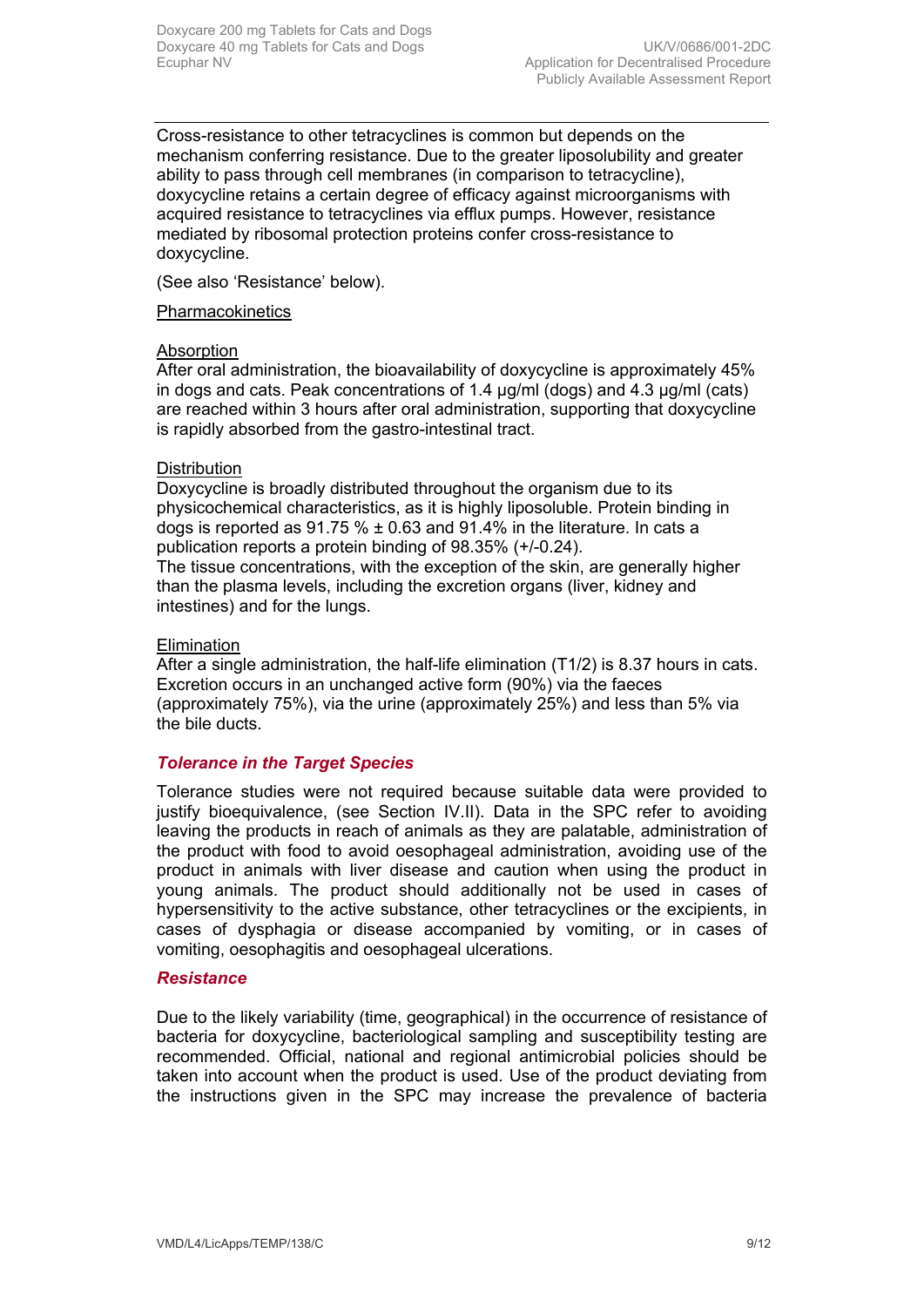resistant to doxycycline and may decrease the effectiveness of treatment with other tetracyclines, due to the potential for cross-resistance.

## *IV.II. Clinical Documentation*

#### *Laboratory Trials*

The applicant conducted bioequivalence studies, the results of which when linked with suitable dissolution studies, provided the data required for efficacy of the products to be accepted.

#### Bioequivalence Studies

#### Dogs

This was a single dose, two-period, two-sequence crossover study of the proposed product and the reference product, administered orally to dogs. There was a washout period of seven days between treatments. The proposed product was Doxycare 200 mg Tablets for Dogs and Cats, and the reference product was Ronaxan 100 mg Tablet.

A dose rate of 10 mg/kg bodyweight was used, equating to half of one tablet of the proposed product, and one tablet of the reference product. Suitable

assessment was made of the health and weight of the animals. A small amount of food was provided. Appropriate blood samples were taken and analysed.

Pharmacokinetic parameters were suitably assessed using suitable software. Parameters assessed included the key parameters  $C_{\text{max}}^2$ ,  $T_{\text{max}}^3$  and AUC<sub>last</sub><sup>4</sup>,  $(C_{\text{max}}$  and AUC<sub>last</sub> being pivotal), for which 90% confidence intervals were confirmed, being within agreed limits of 70-143% for the formed and 80-125% for the latter. Bioequivalence was therefore established.

#### **Cats**

This was a single dose, two-period, two-sequence crossover study of the proposed product and the reference product, administered orally to cats. There was a washout period of four weeks between treatments. The proposed product was Doxycare 40 mg Tablets for Dogs and Cats, and the reference product was Ronaxan 20 mg Tablet.

A dose rate of 10 mg/kg bodyweight was used, equating to one 40 mg tablet of the proposed product, and one tablet of the reference product, with suitable assessment made of the health and weight of the animals. A small amount of food was provided. Appropriate blood samples were taken and analysed.

 $2 \text{ C}_{\text{max}}$  – Maximum concentration of active substance in the blood plasma.

 $^3$  T<sub>max</sub> – Time at which C<sub>max</sub> achieved.

 $4$  AUC<sub>last</sub> – Total, directly measurable active substance in the blood plasma during exposure to a dose of a drug.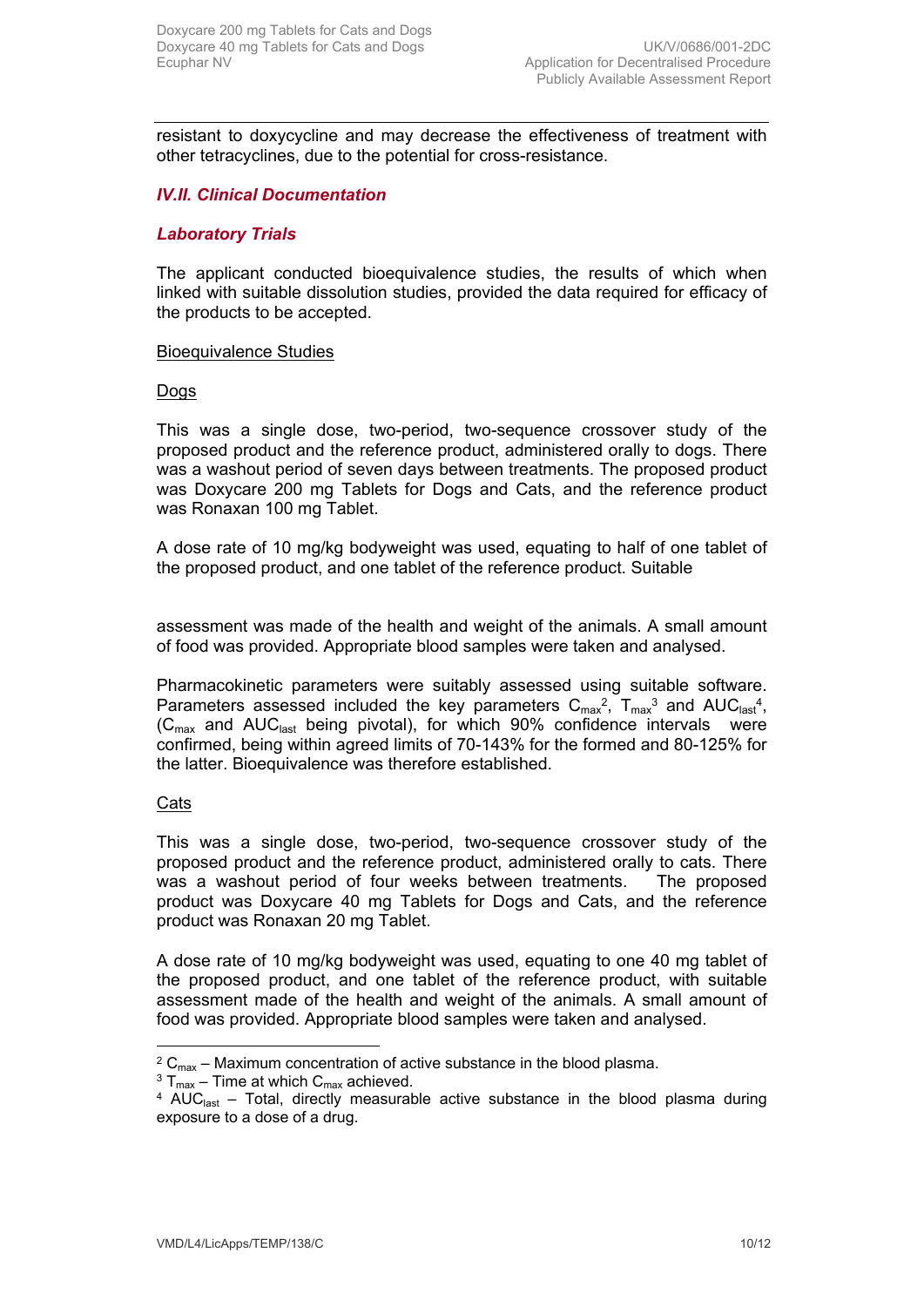Pharmacokinetic parameters were suitably assessed using suitable software. Parameters assessed included key parameters  $C_{\text{max}}$ ,  $T_{\text{max}}$  and AUC<sub>last</sub>, (C<sub>max</sub> and AUClast being pivotal), for which 90% confidence intervals were suitably confirmed. Bioequivalence was therefore established.

## *Field Trials*

Due to the nature of the application, no data were required in this section.

## **V OVERALL CONCLUSION AND BENEFIT– RISK ASSESSMENT**

The data submitted in the dossier demonstrate that when the product is used in accordance with the Summary of Product Characteristics the benefit/risk profile of the products is favourable.